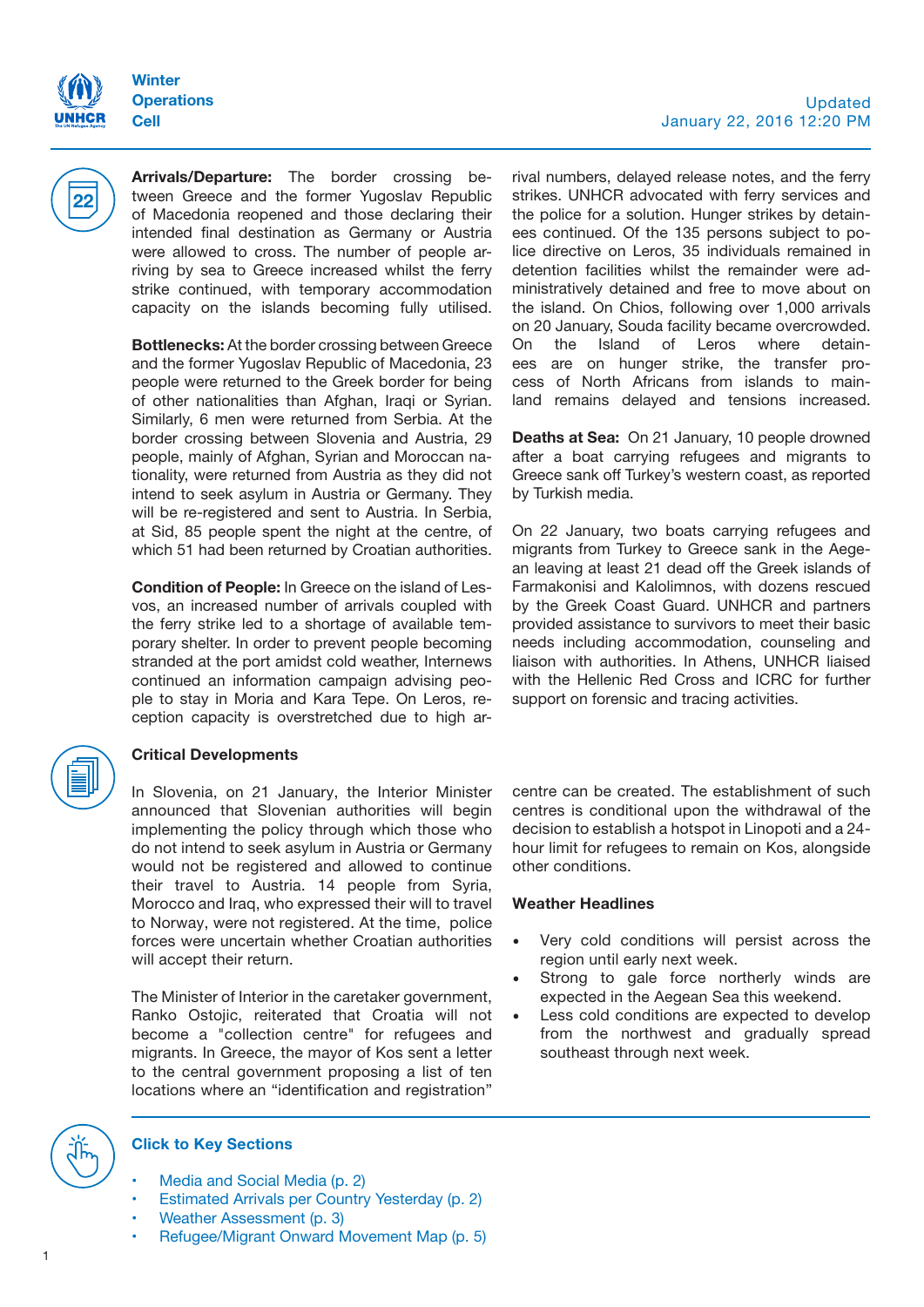



#### <span id="page-1-0"></span>**Media and Social Media**

- Bulgaria: Human Rights Watch (HRW) accused Bulgarian law enforcement officials of robbing and torturing refugees and migrants before returning them to Turkey. An interview with 45 refugees and migrants of Afghan, Syrian, and Iraqi nationality, found that 26 were beaten by police or bitten by police dogs.
- Germany: Germans have taken to social media platforms (namely Twitter) to air their frustrations over the liberal attitude Chancellor

Merkel continues to demonstrate in regards to the European migrant situation. Most call for similar acts taken by Sweden, Denmark, and Austria.

UK: Supporters gathered outside London St Pancras station to welcome four Syrian refugees (three teenagers and a 26 year-old man). The group won a UK asylum court ruling due to substandard conditions in the Calais 'Jungle'.

<span id="page-1-1"></span>

30 Nov - 6 Dec 7-13 Dec 14-20 Dec 21-27 Dec 28 Dec -3 Jan 4-10 Jan 11-17 Jan 18-21 Jan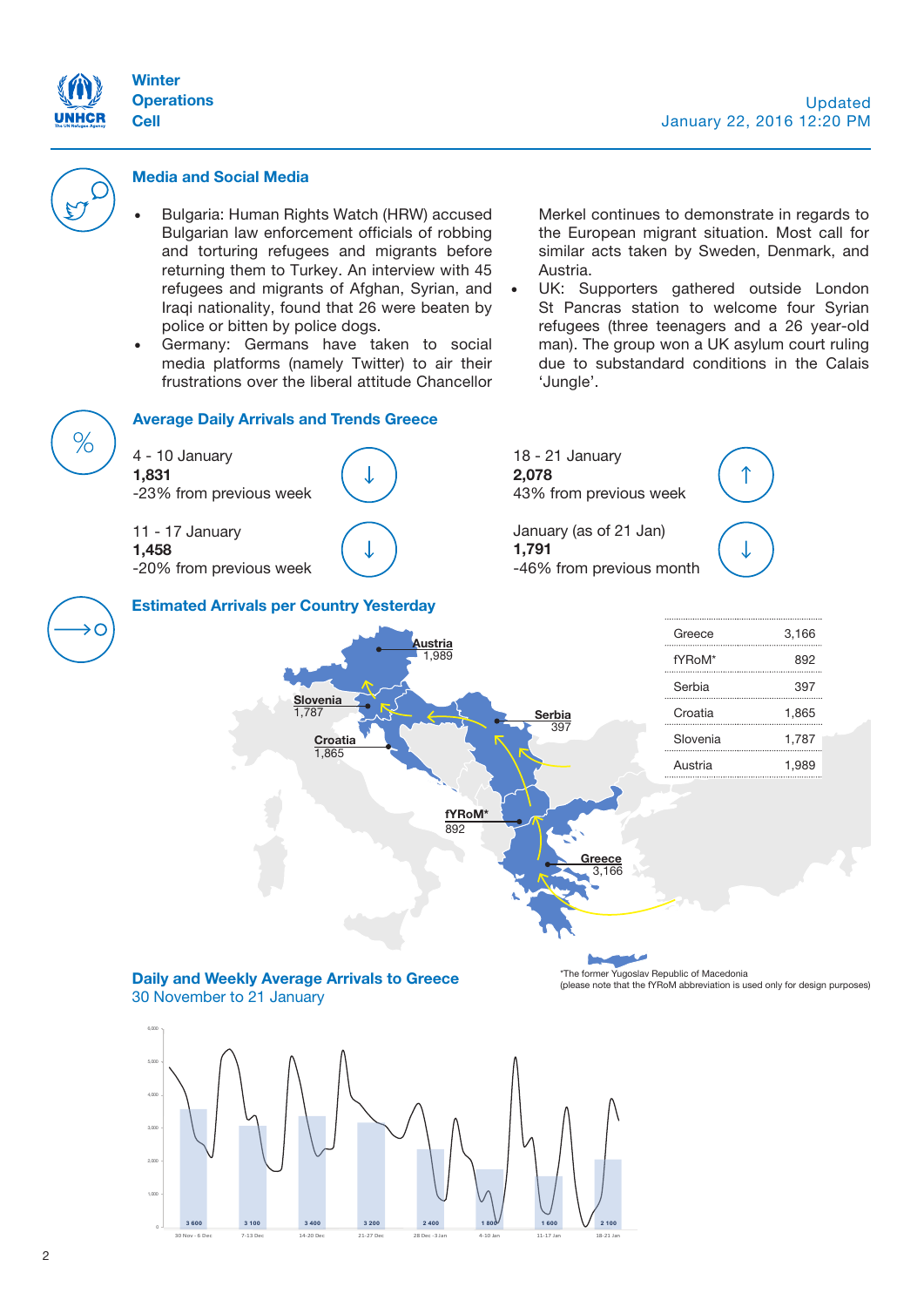



<span id="page-2-0"></span>Temperatures are expected to remain significantly below average across SE Europe through this weekend and the first half of next week. Across the mainland, temperatures will continue to fall to between -5°C and -10°C overnight, locally to -15°C. The persistence of these low temperatures is expected to maintain the increased number of people with specific needs presenting respiratory illnesses.

Strong to gale force northerly winds are expected to persist across the Aegean Sea this weekend before gradually easing through the first half of next week. Analysis of previous events would suggest these conditions may reduce the number of arrivals to the Greek Islands. Research also indicated that people exposed to these lower temperatures for long periods of time are at higher risk of hypothermia. Less cold conditions are expected to develop across the north of the region during the first half of next week, with this trend gradually spreading southeast.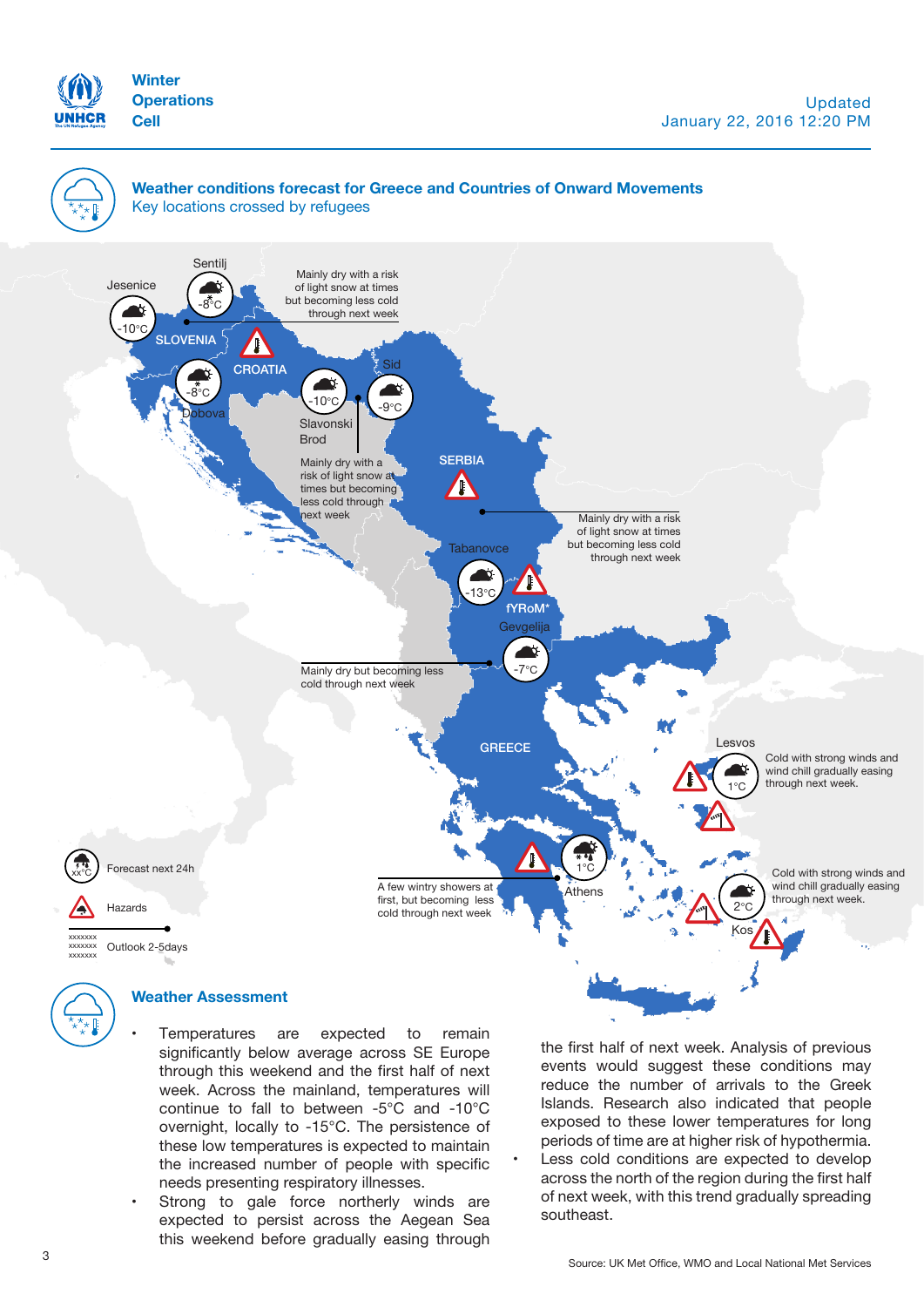

 $\widehat{\bullet}$ 

# **Annex 1**

### **Key Figures from the Portal**





4